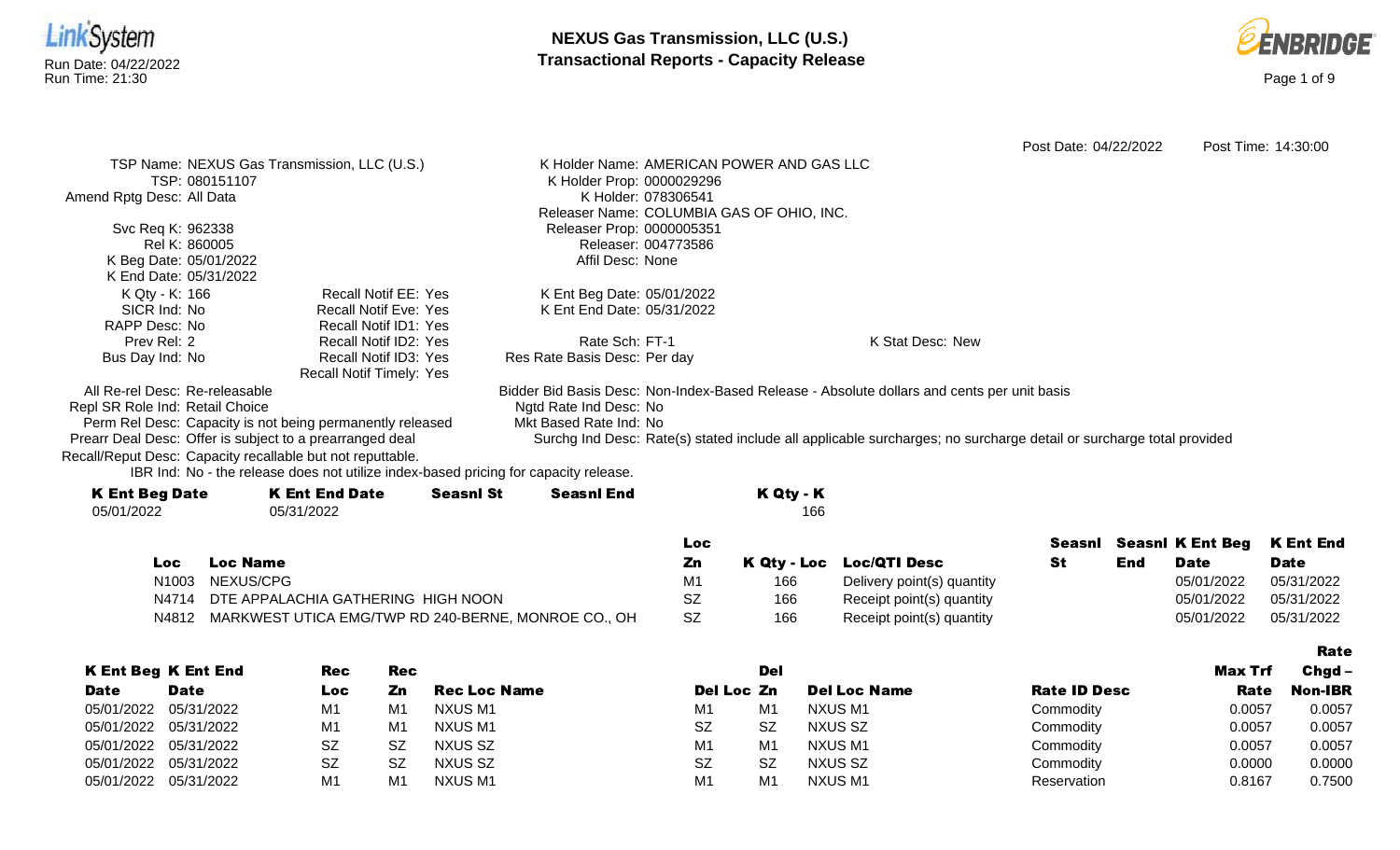

### Recall/Reput Terms

RETAIL CHOICE RECALLABLE FOR ADMINISTRATIVE PURPOSES

## Terms/Notes

REPLACEMENT SHIPPER IS TAKING RETAIL CHOICE PROGRAM CAPACITY RELEASE THA T IS SUBJECT TO A NEGOTIATED RATE. PRIMARY RECEIPT POINTS ARE METER N47 14 AND METER N4812 AND PRIMARY DELIVERY POINT IS METER N1003. NOMINATION S USING THESE PRIMARY RECEIPT AND DELIVERY METERS ARE CONSIDERED IN PATH NOMINATIONS AND WILL RECEIVE THE NEGOTIATED RATE. REPLACEMENT SHIPPER N OMINATIONS THAT DO NOT MEET THE RECEIPT AND DELIVERY METER CRITERION A BO VE WILL BE CONSIDERED OUT OF PATH NOMINATIONS AND WILL CAUSE THE MAXI MUM RECOURSE RATES TO BE BILLED TO RELEASING SHIPPER. COLUMBIA GAS OF O HIO (RELEASING SHIPPER) WILL RECOVER FROM REPLACEMENT SHIPPER ANY AND AL L I NCREMENTAL COSTS OR PENALTIES BILLED TO COLUMBIA GAS OF OHIO BY THE PIPE LINE, CAUSED BY REPLACEMENT SHIPPERS UTILIZATION OF OUT OF PATH NOM INATIONS. NEGOTIATED RATE AGREEMENT FOOTNOTES: 1 - THIS NEGOTIATED RATE AGR EEMENT IS PART OF A CONFORMING SERVICE AGREEMENT. 2 - THE NEGO TIATED BAS E RESERVATION CHARGE SHALL APPLY ONLY TO SERVICE UNDER SERVIC E AGREEMENT NO. 860005, USING THE POINTS DESIGNATED HEREIN OR THE FOLLOW ING SECONDA RY DELIVERY POINTS WHICH MAY BE AVAILABLE IN THE FUTURE: FA CILITIES TO BE LOCATED IN MEDINA COUNTY, OH NEAR NEXUS MILEPOST 62 AND F ACILITIES TO BE LOCATED IN MEDINA COUNTY, OH NEAR NEXUS MILEPOST 73. 3 - THE NEGOTIA TED USAGE CHARGES SHALL APPLY ONLY TO SERVICE UNDER SERVIC E AGREEMENT NO . 860005, USING THE POINTS DESIGNATED HEREIN AND SECONDAR Y POINTS AVAILA BLE TO THE SHIPPERS UNDER FT-1 IN PIPELINE S SUPPLY ZONE AND MARKET ZONE 1. 4 - CUSTOMER NOMINATIONS THAT MEET THE REC EIPT AND DELIVERY POINT CRITERIA IN FOOTNOTE (2) ARE REFERRED TO HEREINA FTER AS IN PATH NOMINATIONS . THE TOTAL SCHEDULED QUANTITY OF IN PATH NOMINATIONS FOR A GIVEN DAY IS HEREINAFTER REFERRED TO AS THE DAILY IN PATH QUANTITY . CUSTOMER NOMINATIONS THAT DO NOT MEET THE RECEIPT AND DE LIVERY POINT CRI TERIA IN FOOTNOTE (2) ARE REFERRED TO HEREINAFTER AS C USTOMER OUT OF PA TH NOMINATIONS . THE TOTAL SCHEDULED QUANTITY OF CUST OMER OUT OF PATH N OMINATIONS FOR A GIVEN DAY IS HEREINAFTER REFERRED TO AS THE CUSTOMER D AILY OUT OF PATH QUANTITY . RELATED REPLACEMENT SHI PPER NOMINATIONS (AC ROSS ALL RELATED REPLACEMENT CONTRACTS) THAT DO NOT MEET THE RECEIPT AND DELIVERY POINT CRITERIA IN FOOTNOTE 2/ ARE REFERRE D TO HEREINAFTER AS RELATED REPLACEMENT SHIPPER DAILY OUT OF PATH NOMINA TIONS . THE TOTAL S CHEDULED QUANTITY OF RELATED REPLACEMENT SHIPPER DA ILY OUT OF PATH NOMIN ATIONS IS HEREINAFTER REFERRED TO AS THE RELATED REPLACEMENT SHIPPER DA ILY OUT OF PATH QUANTITY. THE SUM OF THE CUSTOM ER DAILY OUT OF PATH QU ANTITY PLUS THE RELATED REPLACEMENT SHIPPER DAIL Y OUT OF PATH QUANTITY FOR A GIVEN DAY SHALL HEREINAFTER BE REFERRED TO AS THE TOTAL DAILY OUT OF PATH QUANTITY . 5 - THE RESERVATION CHARGES PURSUANT TO THIS NEGOTIA TED RATE AGREEMENT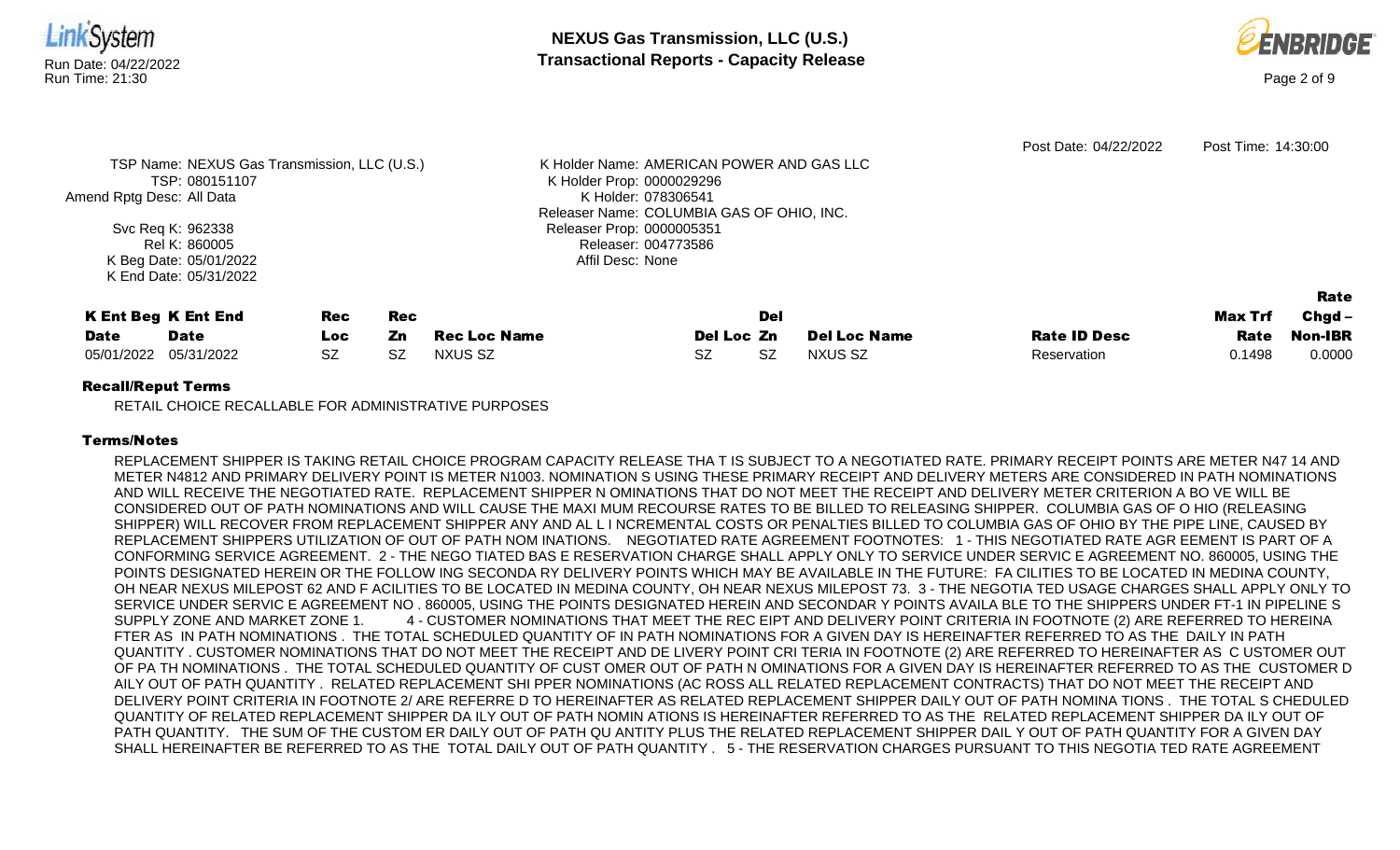

**NEXUS Gas Transmission, LLC (U.S.)** Run Date: 04/22/2022 **Transactional Reports - Capacity Release**



Post Date: 04/22/2022 Post Time: 14:30:00

TSP Name: NEXUS Gas Transmission, LLC (U.S.) TSP: 080151107 Amend Rptg Desc: All Data

> Svc Req K: 962338 Rel K: 860005 K Beg Date: 05/01/2022 K End Date: 05/31/2022

K Holder Name: AMERICAN POWER AND GAS LLC K Holder Prop: 0000029296 K Holder: 078306541 Releaser Name: COLUMBIA GAS OF OHIO, INC. Releaser Prop: 0000005351 Releaser: 004773586 Affil Desc: None

## Terms/Notes

WILL BE CALCULATED DAILY. THE DAILY EQUIVALENT OF TH E NEGOTIATED BASE RESERVATION CHARGE (AS ADJU STED IN ACCORDANCE WITH THE ABOVE) SHALL APPLY EACH DAY TO THE GREATER O F A) ZERO OR B) THE MDQ LES S THE TOTAL DAILY OUT OF PATH QUANTITY. THE DAILY EQUIVALENT RECOURSE R ATE (AS SUCH TERM IS DEFINED HEREIN AND AS SUCH TERM APPLIES TO THE RESE RVATION CHARGE) (INCLUSIVE OF ALL RESERVAT ION SURCHARGES AND OTHER RESER VATION CHARGES) SHALL APPLY EACH DAY TO T HE LESSER OF A) THE MDQ OR B) T HE TOTAL DAILY OUT OF PATH QUANTITY.

Bid Evaluation Terms:- NET REVENUE;

Surcharge Footnote:

Maximum Tariff Rate does not include ACA surcharge, ACA surcharge will be charged based on Tariff provisions.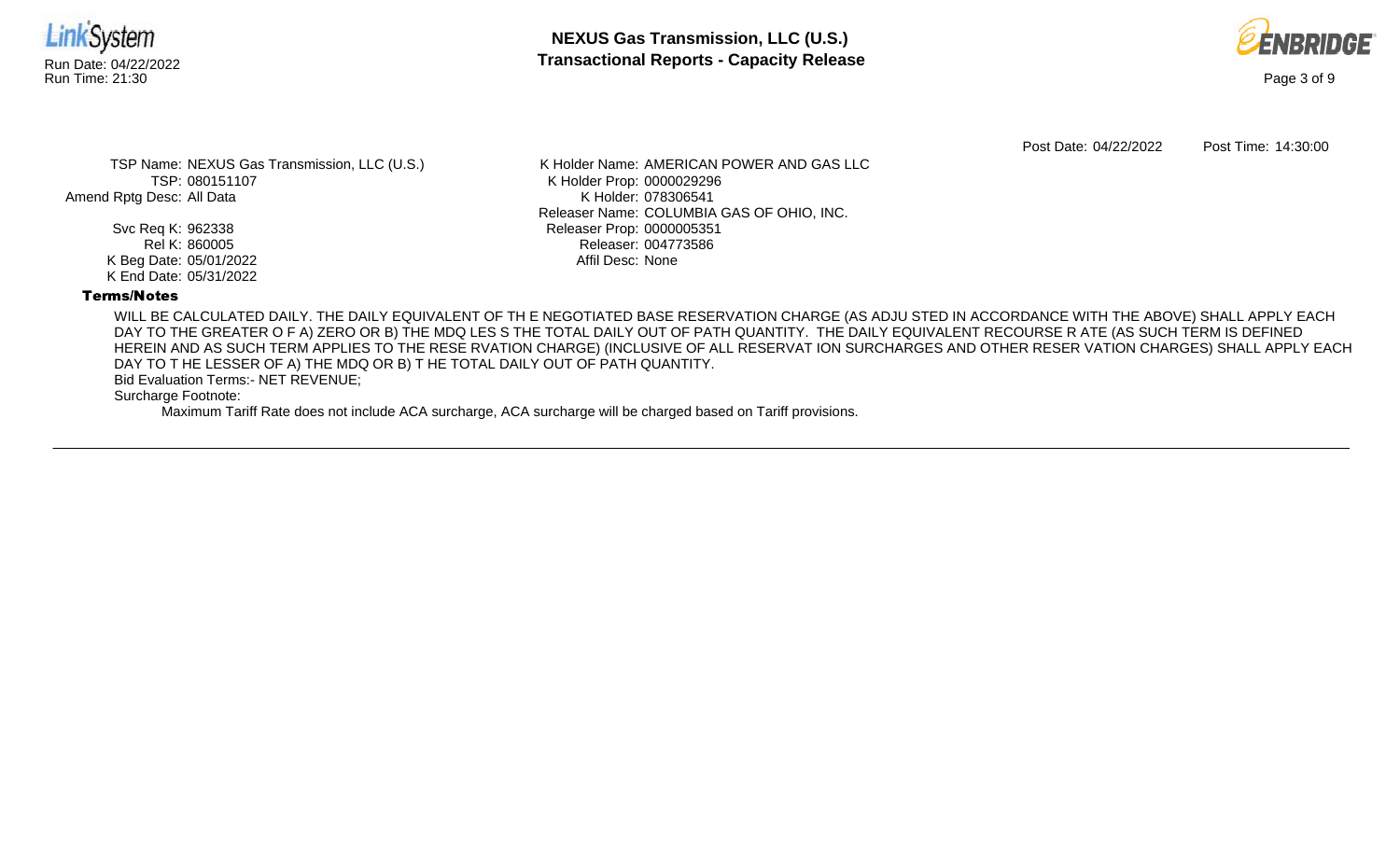



Rate

Post Date: 04/22/2022 Post Time: 12:30:00 TSP Name: NEXUS Gas Transmission, LLC (U.S.) TSP: 080151107 Amend Rptg Desc: All Data Svc Req K: 962337 Rel K: 860005 K Beg Date: 05/01/2022 K End Date: 05/31/2022 K Holder Name: GRAND ENERGY, LLC K Holder Prop: 0000031014 K Holder: Releaser Name: COLUMBIA GAS OF OHIO, INC. Releaser Prop: 0000005351 Releaser: 004773586 Affil Desc: None K Qty - K: 31 SICR Ind: No RAPP Desc: No Prev Rel: 2 Bus Day Ind: No Recall Notif EE: Yes Recall Notif Eve: Yes Recall Notif ID1: Yes Recall Notif ID2: Yes Recall Notif ID3: Yes Recall Notif Timely: Yes K Ent Beg Date: 05/01/2022 K Ent End Date: 05/31/2022 Rate Sch: FT-1 Res Rate Basis Desc: Per day K Stat Desc: New All Re-rel Desc: Re-releasable Repl SR Role Ind: Retail Choice Perm Rel Desc: Capacity is not being permanently released Prearr Deal Desc: Offer is subject to a prearranged deal Bidder Bid Basis Desc: Non-Index-Based Release - Absolute dollars and cents per unit basis Ngtd Rate Ind Desc: No Mkt Based Rate Ind: No Surchg Ind Desc: Rate(s) stated include all applicable surcharges; no surcharge detail or surcharge total provided

Recall/Reput Desc: Capacity recallable but not reputtable.

IBR Ind: No - the release does not utilize index-based pricing for capacity release.

| <b>K Ent Beg Date</b> | <b>K Ent End Date</b> | <b>Seasnl St</b> | <b>Seasnl End</b> | K Qty - K |
|-----------------------|-----------------------|------------------|-------------------|-----------|
| 05/01/2022            | 05/31/2022            |                  |                   |           |
|                       |                       |                  |                   |           |

|      |                                                           | Loc |                            | Seasnl |     | Seasni K Ent Beg K Ent End |             |
|------|-----------------------------------------------------------|-----|----------------------------|--------|-----|----------------------------|-------------|
| LOC. | Loc Name                                                  | Zn  | K Qty - Loc Loc/QTI Desc   |        | End | <b>Date</b>                | <b>Date</b> |
|      | N1003 NEXUS/CPG                                           |     | Delivery point(s) quantity |        |     | 05/01/2022                 | 05/31/2022  |
|      | N4714 DTE APPALACHIA GATHERING HIGH NOON                  |     | Receipt point(s) quantity  |        |     | 05/01/2022                 | 05/31/2022  |
|      | N4812 MARKWEST UTICA EMG/TWP RD 240-BERNE, MONROE CO., OH | SZ  | Receipt point(s) quantity  |        |     | 05/01/2022                 | 05/31/2022  |

|             |                            |                |                |                     |                |           |                     |                     |         | --------       |
|-------------|----------------------------|----------------|----------------|---------------------|----------------|-----------|---------------------|---------------------|---------|----------------|
|             | <b>K Ent Beg K Ent End</b> | Rec            | <b>Rec</b>     |                     |                | Del       |                     |                     | Max Trf | $Chgd -$       |
| <b>Date</b> | <b>Date</b>                | Loc            | Zn             | <b>Rec Loc Name</b> | Del Loc Zn     |           | <b>Del Loc Name</b> | <b>Rate ID Desc</b> | Rate    | <b>Non-IBR</b> |
|             | 05/01/2022 05/31/2022      | M1             | M1             | NXUS M1             | M <sub>1</sub> | M1        | NXUS M1             | Commodity           | 0.0057  | 0.0057         |
|             | 05/01/2022 05/31/2022      | M1             | M <sub>1</sub> | NXUS M1             | <b>SZ</b>      | <b>SZ</b> | NXUS SZ             | Commodity           | 0.0057  | 0.0057         |
|             | 05/01/2022 05/31/2022      | SZ             | <b>SZ</b>      | NXUS SZ             | M1             | M1        | NXUS M1             | Commodity           | 0.0057  | 0.0057         |
|             | 05/01/2022 05/31/2022      | SZ             | <b>SZ</b>      | NXUS SZ             | <b>SZ</b>      | <b>SZ</b> | NXUS SZ             | Commodity           | 0.0000  | 0.0000         |
|             | 05/01/2022 05/31/2022      | M <sub>1</sub> | M <sub>1</sub> | NXUS M1             | M <sub>1</sub> | M1        | <b>NXUS M1</b>      | Reservation         | 0.8167  | 0.7500         |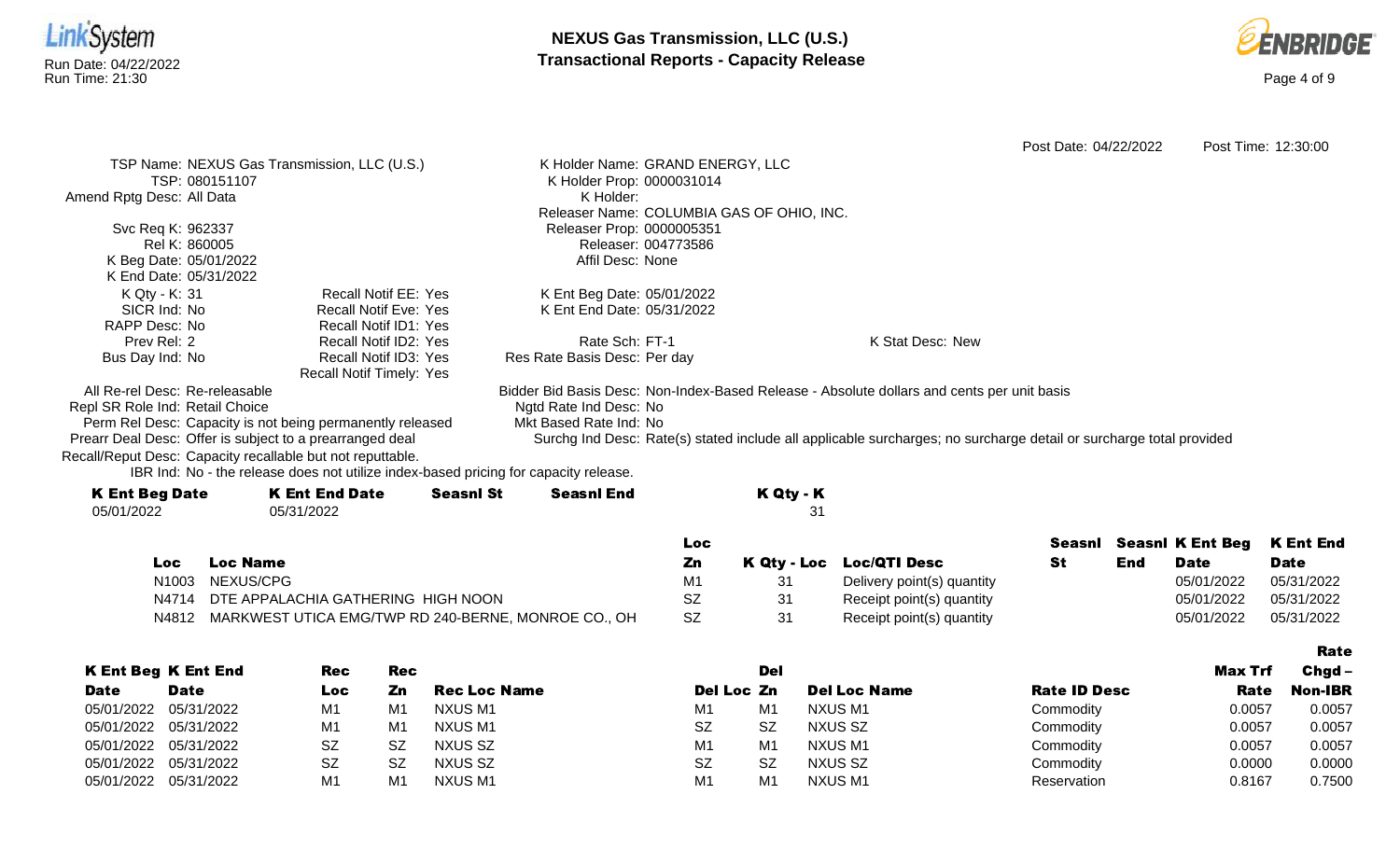

#### Recall/Reput Terms

RETAIL CHOICE RECALLABLE FOR ADMINISTRATIVE PURPOSES

### Terms/Notes

REPLACEMENT SHIPPER IS TAKING RETAIL CHOICE PROGRAM CAPACITY RELEASE THA T IS SUBJECT TO A NEGOTIATED RATE. PRIMARY RECEIPT POINTS ARE METER N47 14 AND METER N4812 AND PRIMARY DELIVERY POINT IS METER N1003. NOMINATION S USING THESE PRIMARY RECEIPT AND DELIVERY METERS ARE CONSIDERED IN PATH NOMINATIONS AND WILL RECEIVE THE NEGOTIATED RATE. REPLACEMENT SHIPPER N OMINATIONS THAT DO NOT MEET THE RECEIPT AND DELIVERY METER CRITERION A BO VE WILL BE CONSIDERED OUT OF PATH NOMINATIONS AND WILL CAUSE THE MAXI MUM RECOURSE RATES TO BE BILLED TO RELEASING SHIPPER. COLUMBIA GAS OF O HIO (RELEASING SHIPPER) WILL RECOVER FROM REPLACEMENT SHIPPER ANY AND AL L I NCREMENTAL COSTS OR PENALTIES BILLED TO COLUMBIA GAS OF OHIO BY THE PIPE LINE, CAUSED BY REPLACEMENT SHIPPERS UTILIZATION OF OUT OF PATH NOM INATIONS. NEGOTIATED RATE AGREEMENT FOOTNOTES: 1 - THIS NEGOTIATED RATE AGR EEMENT IS PART OF A CONFORMING SERVICE AGREEMENT. 2 - THE NEGO TIATED BAS E RESERVATION CHARGE SHALL APPLY ONLY TO SERVICE UNDER SERVIC E AGREEMENT NO. 860005, USING THE POINTS DESIGNATED HEREIN OR THE FOLLOW ING SECONDA RY DELIVERY POINTS WHICH MAY BE AVAILABLE IN THE FUTURE: FA CILITIES TO BE LOCATED IN MEDINA COUNTY, OH NEAR NEXUS MILEPOST 62 AND F ACILITIES TO BE LOCATED IN MEDINA COUNTY, OH NEAR NEXUS MILEPOST 73. 3 - THE NEGOTIA TED USAGE CHARGES SHALL APPLY ONLY TO SERVICE UNDER SERVIC E AGREEMENT NO . 860005, USING THE POINTS DESIGNATED HEREIN AND SECONDAR Y POINTS AVAILA BLE TO THE SHIPPERS UNDER FT-1 IN PIPELINE S SUPPLY ZONE AND MARKET ZONE 1. 4 - CUSTOMER NOMINATIONS THAT MEET THE REC EIPT AND DELIVERY POINT CRITERIA IN FOOTNOTE (2) ARE REFERRED TO HEREINA FTER AS IN PATH NOMINATIONS . THE TOTAL SCHEDULED QUANTITY OF IN PATH NOMINATIONS FOR A GIVEN DAY IS HEREINAFTER REFERRED TO AS THE DAILY IN PATH QUANTITY . CUSTOMER NOMINATIONS THAT DO NOT MEET THE RECEIPT AND DE LIVERY POINT CRI TERIA IN FOOTNOTE (2) ARE REFERRED TO HEREINAFTER AS C USTOMER OUT OF PA TH NOMINATIONS . THE TOTAL SCHEDULED QUANTITY OF CUST OMER OUT OF PATH N OMINATIONS FOR A GIVEN DAY IS HEREINAFTER REFERRED TO AS THE CUSTOMER D AILY OUT OF PATH QUANTITY . RELATED REPLACEMENT SHI PPER NOMINATIONS (AC ROSS ALL RELATED REPLACEMENT CONTRACTS) THAT DO NOT MEET THE RECEIPT AND DELIVERY POINT CRITERIA IN FOOTNOTE 2/ ARE REFERRE D TO HEREINAFTER AS RELATED REPLACEMENT SHIPPER DAILY OUT OF PATH NOMINA TIONS . THE TOTAL S CHEDULED QUANTITY OF RELATED REPLACEMENT SHIPPER DA ILY OUT OF PATH NOMIN ATIONS IS HEREINAFTER REFERRED TO AS THE RELATED REPLACEMENT SHIPPER DA ILY OUT OF PATH QUANTITY. THE SUM OF THE CUSTOM ER DAILY OUT OF PATH QU ANTITY PLUS THE RELATED REPLACEMENT SHIPPER DAIL Y OUT OF PATH QUANTITY FOR A GIVEN DAY SHALL HEREINAFTER BE REFERRED TO AS THE TOTAL DAILY OUT OF PATH QUANTITY . 5 - THE RESERVATION CHARGES PURSUANT TO THIS NEGOTIA TED RATE AGREEMENT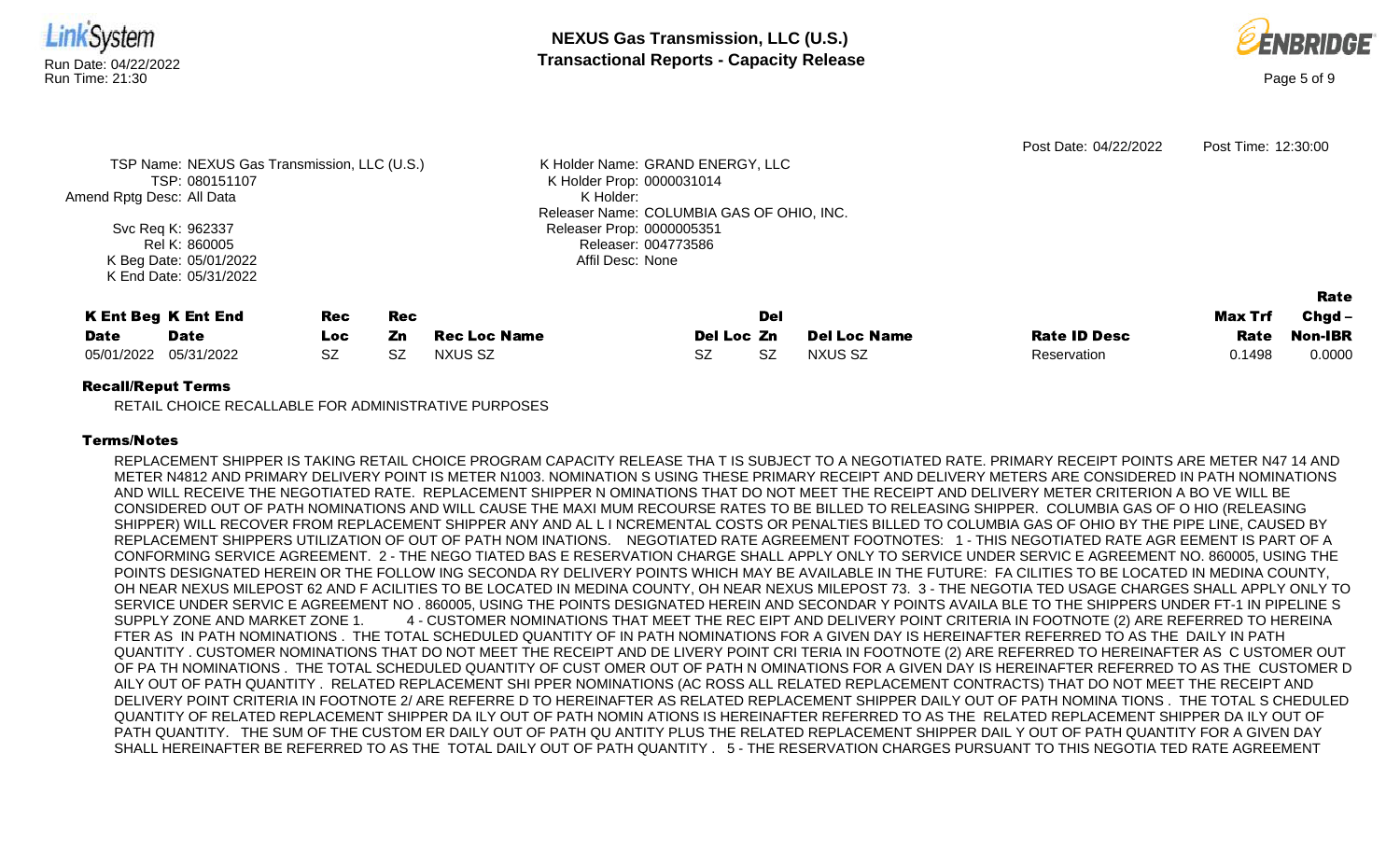

**NEXUS Gas Transmission, LLC (U.S.)** Run Date: 04/22/2022 **Transactional Reports - Capacity Release**



Post Date: 04/22/2022 Post Time: 12:30:00

TSP Name: NEXUS Gas Transmission, LLC (U.S.) TSP: 080151107 Amend Rptg Desc: All Data

> Svc Req K: 962337 Rel K: 860005 K Beg Date: 05/01/2022 K End Date: 05/31/2022

K Holder Name: GRAND ENERGY, LLC K Holder Prop: 0000031014 K Holder: Releaser Name: COLUMBIA GAS OF OHIO, INC. Releaser Prop: 0000005351 Releaser: 004773586 Affil Desc: None

### Terms/Notes

WILL BE CALCULATED DAILY. THE DAILY EQUIVALENT OF TH E NEGOTIATED BASE RESERVATION CHARGE (AS ADJU STED IN ACCORDANCE WITH THE ABOVE) SHALL APPLY EACH DAY TO THE GREATER O F A) ZERO OR B) THE MDQ LES S THE TOTAL DAILY OUT OF PATH QUANTITY. THE DAILY EQUIVALENT RECOURSE R ATE (AS SUCH TERM IS DEFINED HEREIN AND AS SUCH TERM APPLIES TO THE RESE RVATION CHARGE) (INCLUSIVE OF ALL RESERVAT ION SURCHARGES AND OTHER RESER VATION CHARGES) SHALL APPLY EACH DAY TO T HE LESSER OF A) THE MDQ OR B) T HE TOTAL DAILY OUT OF PATH QUANTITY.

Bid Evaluation Terms:- NET REVENUE;

Surcharge Footnote:

Maximum Tariff Rate does not include ACA surcharge, ACA surcharge will be charged based on Tariff provisions.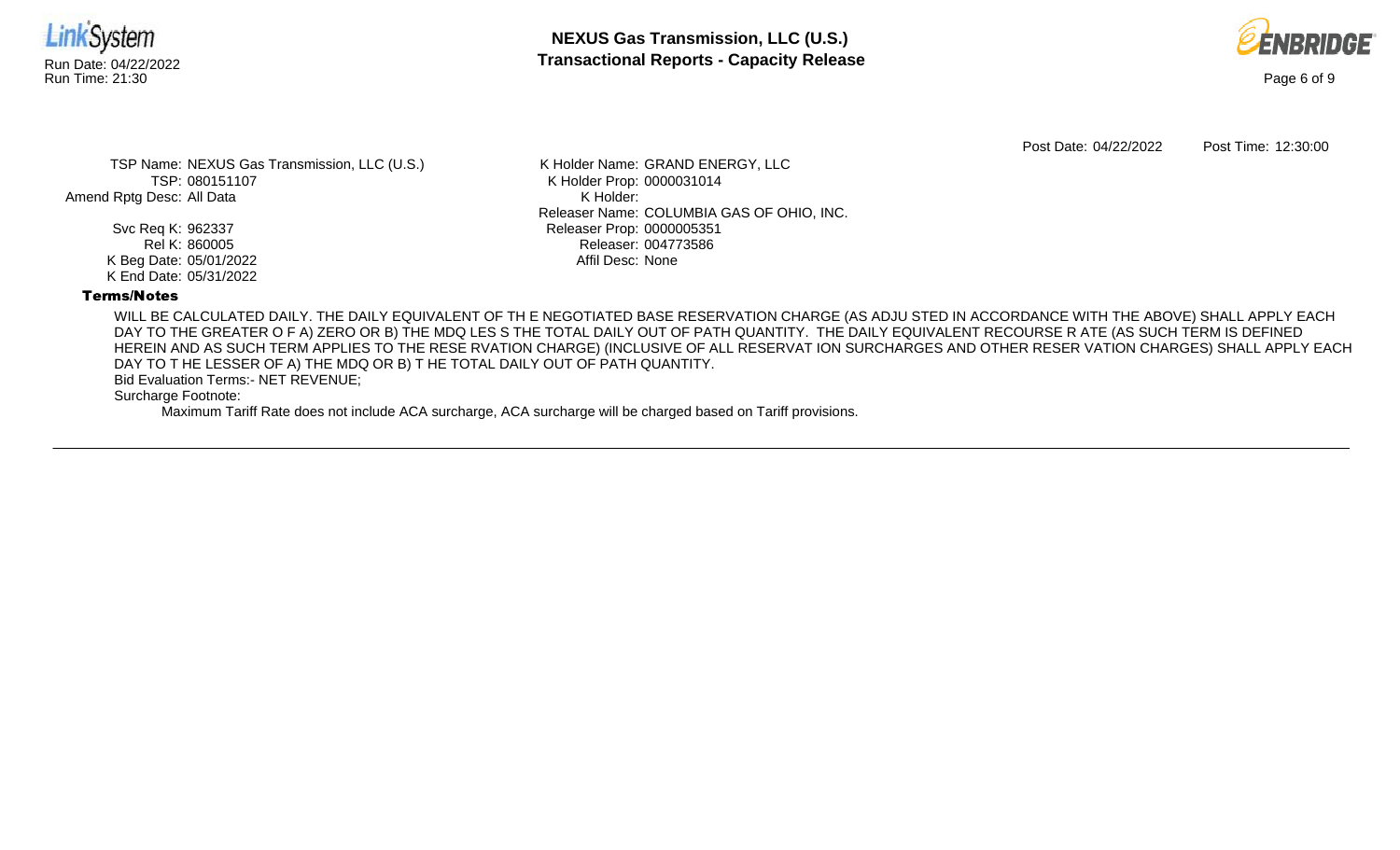



Post Date: 04/22/2022 Post Time: 14:30:00 TSP Name: NEXUS Gas Transmission, LLC (U.S.) TSP: 080151107 Amend Rptg Desc: All Data Svc Req K: 962339 Rel K: 860005 K Beg Date: 05/01/2022 K End Date: 05/31/2022 K Holder Name: MERCURY ENERGY OHIO, LLC K Holder Prop: 0000030947 K Holder: Releaser Name: COLUMBIA GAS OF OHIO, INC. Releaser Prop: 0000005351 Releaser: 004773586 Affil Desc: None K Qty - K: 39 SICR Ind: No RAPP Desc: No Prev Rel: 2 Bus Day Ind: No Recall Notif EE: Yes Recall Notif Eve: Yes Recall Notif ID1: Yes Recall Notif ID2: Yes Recall Notif ID3: Yes Recall Notif Timely: Yes K Ent Beg Date: 05/01/2022 K Ent End Date: 05/31/2022 Rate Sch: FT-1 Res Rate Basis Desc: Per day K Stat Desc: New All Re-rel Desc: Re-releasable Repl SR Role Ind: Retail Choice Perm Rel Desc: Capacity is not being permanently released Prearr Deal Desc: Offer is subject to a prearranged deal Bidder Bid Basis Desc: Non-Index-Based Release - Absolute dollars and cents per unit basis Ngtd Rate Ind Desc: No Mkt Based Rate Ind: No Surchg Ind Desc: Rate(s) stated include all applicable surcharges; no surcharge detail or surcharge total provided

Recall/Reput Desc: Capacity recallable but not reputtable.

IBR Ind: No - the release does not utilize index-based pricing for capacity release.

| <b>K Ent Beg Date</b> | <b>K Ent End Date</b> | <b>Seasnl St</b> | <b>Seasnl End</b> | K Qty - K |
|-----------------------|-----------------------|------------------|-------------------|-----------|
| 05/01/2022            | 05/31/2022            |                  |                   | 39        |
|                       |                       |                  |                   |           |

|     |                                                           | Loc       |    |                            |     | Seasni Seasni K Ent Beg K Ent End |             |
|-----|-----------------------------------------------------------|-----------|----|----------------------------|-----|-----------------------------------|-------------|
| Loc | Loc Name                                                  | Zn        |    | K Qty - Loc Loc/QTI Desc   | End | Date                              | <b>Date</b> |
|     | N1003 NEXUS/CPG                                           | M1        | 39 | Delivery point(s) quantity |     | 05/01/2022                        | 05/31/2022  |
|     | N4714 DTE APPALACHIA GATHERING HIGH NOON                  | SZ        | 39 | Receipt point(s) quantity  |     | 05/01/2022                        | 05/31/2022  |
|     | N4812 MARKWEST UTICA EMG/TWP RD 240-BERNE, MONROE CO., OH | <b>SZ</b> | 39 | Receipt point(s) quantity  |     | 05/01/2022                        | 05/31/2022  |

|             |                            |           |            |                     |                |           |                     |                     |         | Rate           |
|-------------|----------------------------|-----------|------------|---------------------|----------------|-----------|---------------------|---------------------|---------|----------------|
|             | <b>K Ent Beg K Ent End</b> | Rec       | <b>Rec</b> |                     |                | Del       |                     |                     | Max Trf | $Chgd -$       |
| <b>Date</b> | <b>Date</b>                | Loc       | Zn         | <b>Rec Loc Name</b> | Del Loc Zn     |           | <b>Del Loc Name</b> | <b>Rate ID Desc</b> | Rate    | <b>Non-IBR</b> |
|             | 05/01/2022 05/31/2022      | M1        | M1         | NXUS M1             | M <sub>1</sub> | M1        | NXUS M1             | Commodity           | 0.0057  | 0.0057         |
|             | 05/01/2022 05/31/2022      | M1        | M1         | NXUS M1             | <b>SZ</b>      | <b>SZ</b> | NXUS SZ             | Commodity           | 0.0057  | 0.0057         |
|             | 05/01/2022 05/31/2022      | <b>SZ</b> | <b>SZ</b>  | NXUS SZ             | M <sub>1</sub> | M1        | NXUS M1             | Commodity           | 0.0057  | 0.0057         |
|             | 05/01/2022 05/31/2022      | <b>SZ</b> | <b>SZ</b>  | NXUS SZ             | <b>SZ</b>      | <b>SZ</b> | NXUS SZ             | Commodity           | 0.0000  | 0.0000         |
|             | 05/01/2022 05/31/2022      | M1        | M1         | NXUS M1             | M <sub>1</sub> | M1        | NXUS M1             | Reservation         | 0.8167  | 0.7500         |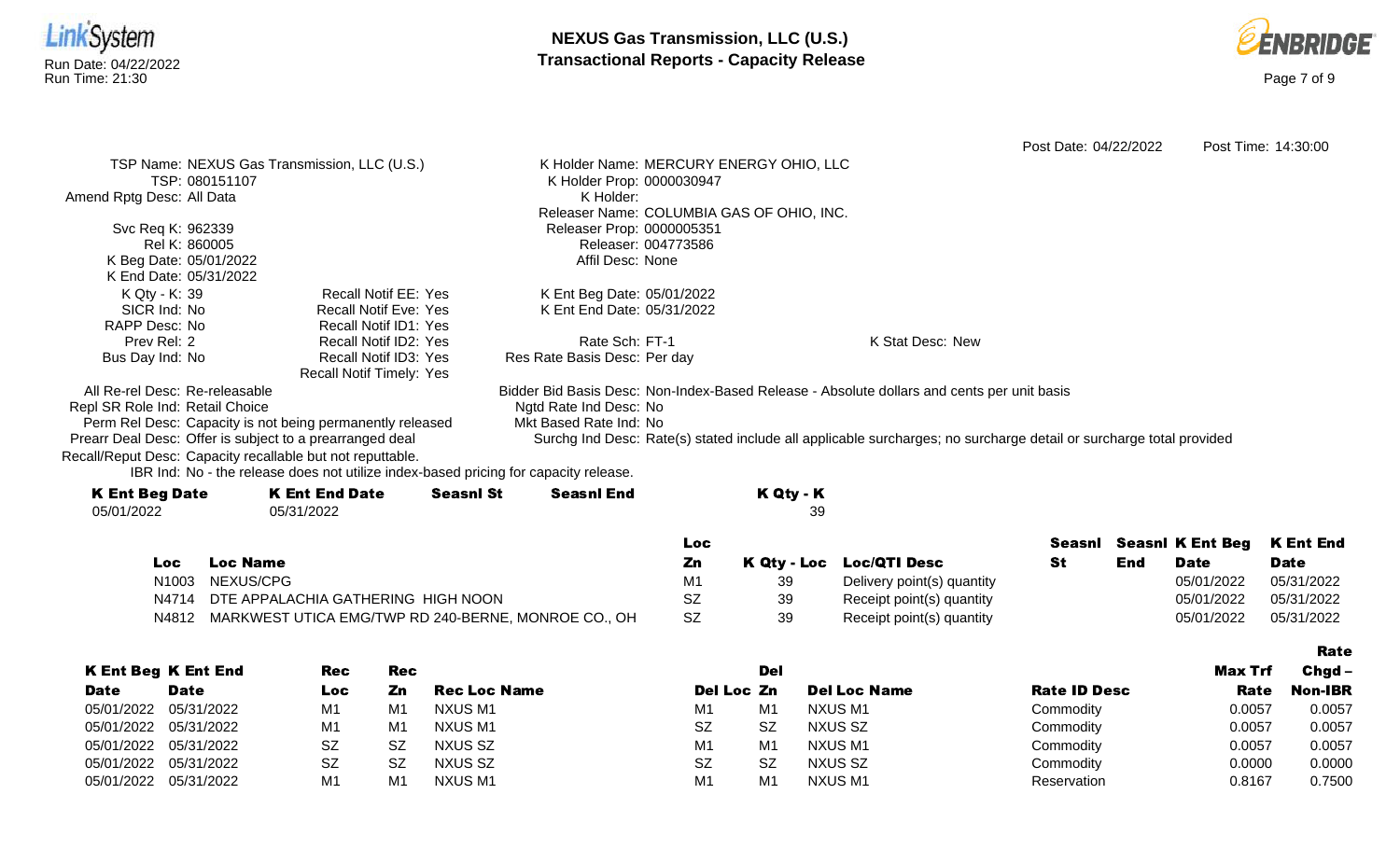

## Recall/Reput Terms

RETAIL CHOICE RECALLABLE FOR ADMINISTRATIVE PURPOSES

## Terms/Notes

REPLACEMENT SHIPPER IS TAKING RETAIL CHOICE PROGRAM CAPACITY RELEASE THA T IS SUBJECT TO A NEGOTIATED RATE. PRIMARY RECEIPT POINTS ARE METER N47 14 AND METER N4812 AND PRIMARY DELIVERY POINT IS METER N1003. NOMINATION S USING THESE PRIMARY RECEIPT AND DELIVERY METERS ARE CONSIDERED IN PATH NOMINATIONS AND WILL RECEIVE THE NEGOTIATED RATE. REPLACEMENT SHIPPER N OMINATIONS THAT DO NOT MEET THE RECEIPT AND DELIVERY METER CRITERION A BO VE WILL BE CONSIDERED OUT OF PATH NOMINATIONS AND WILL CAUSE THE MAXI MUM RECOURSE RATES TO BE BILLED TO RELEASING SHIPPER. COLUMBIA GAS OF O HIO (RELEASING SHIPPER) WILL RECOVER FROM REPLACEMENT SHIPPER ANY AND AL L I NCREMENTAL COSTS OR PENALTIES BILLED TO COLUMBIA GAS OF OHIO BY THE PIPE LINE, CAUSED BY REPLACEMENT SHIPPERS UTILIZATION OF OUT OF PATH NOM INATIONS. NEGOTIATED RATE AGREEMENT FOOTNOTES: 1 - THIS NEGOTIATED RATE AGR EEMENT IS PART OF A CONFORMING SERVICE AGREEMENT. 2 - THE NEGO TIATED BAS E RESERVATION CHARGE SHALL APPLY ONLY TO SERVICE UNDER SERVIC E AGREEMENT NO. 860005, USING THE POINTS DESIGNATED HEREIN OR THE FOLLOW ING SECONDA RY DELIVERY POINTS WHICH MAY BE AVAILABLE IN THE FUTURE: FA CILITIES TO BE LOCATED IN MEDINA COUNTY, OH NEAR NEXUS MILEPOST 62 AND F ACILITIES TO BE LOCATED IN MEDINA COUNTY, OH NEAR NEXUS MILEPOST 73. 3 - THE NEGOTIA TED USAGE CHARGES SHALL APPLY ONLY TO SERVICE UNDER SERVIC E AGREEMENT NO . 860005, USING THE POINTS DESIGNATED HEREIN AND SECONDAR Y POINTS AVAILA BLE TO THE SHIPPERS UNDER FT-1 IN PIPELINE S SUPPLY ZONE AND MARKET ZONE 1. 4 - CUSTOMER NOMINATIONS THAT MEET THE REC EIPT AND DELIVERY POINT CRITERIA IN FOOTNOTE (2) ARE REFERRED TO HEREINA FTER AS IN PATH NOMINATIONS . THE TOTAL SCHEDULED QUANTITY OF IN PATH NOMINATIONS FOR A GIVEN DAY IS HEREINAFTER REFERRED TO AS THE DAILY IN PATH QUANTITY . CUSTOMER NOMINATIONS THAT DO NOT MEET THE RECEIPT AND DE LIVERY POINT CRI TERIA IN FOOTNOTE (2) ARE REFERRED TO HEREINAFTER AS C USTOMER OUT OF PA TH NOMINATIONS . THE TOTAL SCHEDULED QUANTITY OF CUST OMER OUT OF PATH N OMINATIONS FOR A GIVEN DAY IS HEREINAFTER REFERRED TO AS THE CUSTOMER D AILY OUT OF PATH QUANTITY . RELATED REPLACEMENT SHI PPER NOMINATIONS (AC ROSS ALL RELATED REPLACEMENT CONTRACTS) THAT DO NOT MEET THE RECEIPT AND DELIVERY POINT CRITERIA IN FOOTNOTE 2/ ARE REFERRE D TO HEREINAFTER AS RELATED REPLACEMENT SHIPPER DAILY OUT OF PATH NOMINA TIONS . THE TOTAL S CHEDULED QUANTITY OF RELATED REPLACEMENT SHIPPER DA ILY OUT OF PATH NOMIN ATIONS IS HEREINAFTER REFERRED TO AS THE RELATED REPLACEMENT SHIPPER DA ILY OUT OF PATH QUANTITY. THE SUM OF THE CUSTOM ER DAILY OUT OF PATH QU ANTITY PLUS THE RELATED REPLACEMENT SHIPPER DAIL Y OUT OF PATH QUANTITY FOR A GIVEN DAY SHALL HEREINAFTER BE REFERRED TO AS THE TOTAL DAILY OUT OF PATH QUANTITY . 5 - THE RESERVATION CHARGES PURSUANT TO THIS NEGOTIA TED RATE AGREEMENT